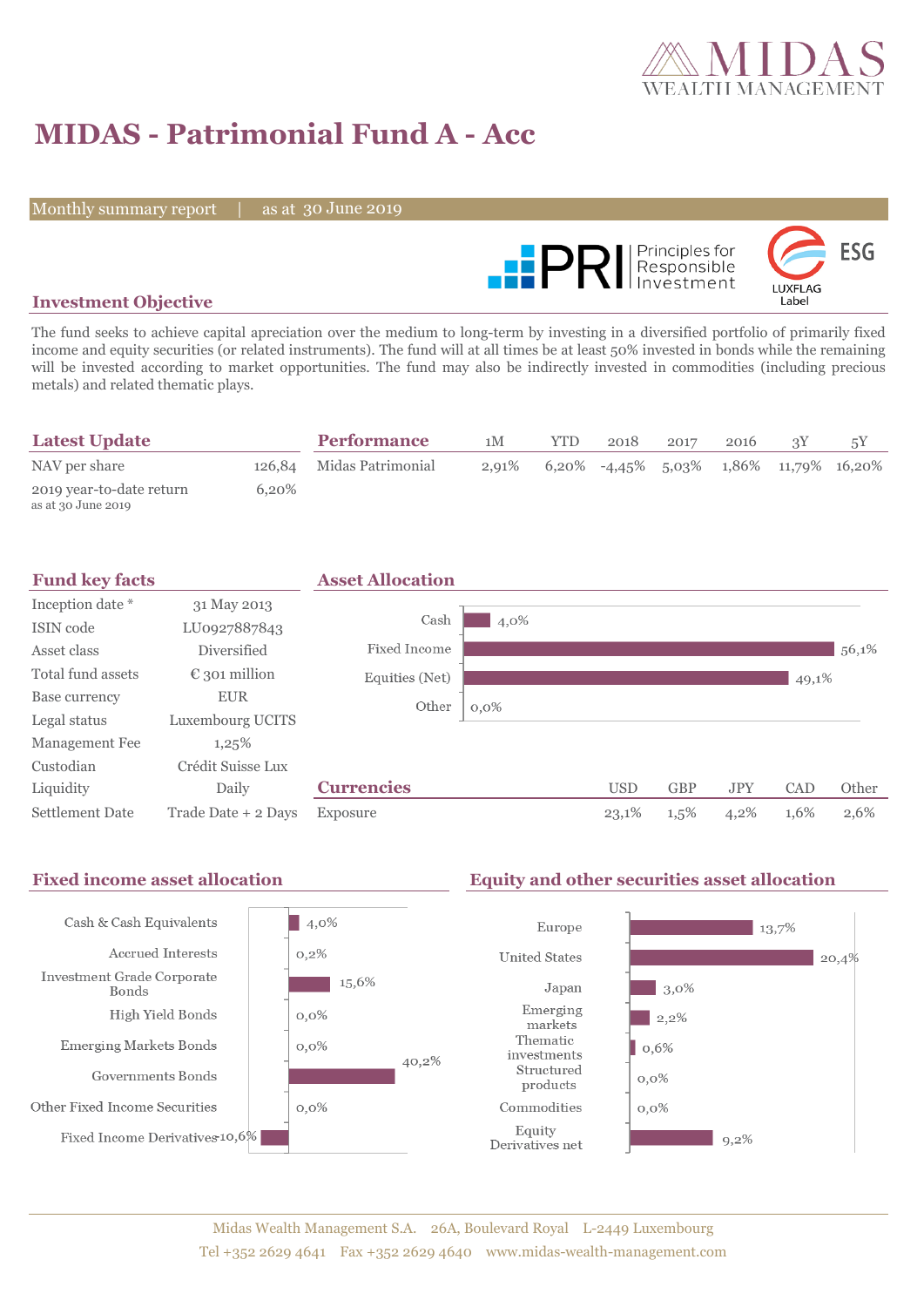

## **MIDAS - Patrimonial Fund A - Acc**

Monthly summary report

as at 30 June 2019

| YTM      | Rating     | Weight  |
|----------|------------|---------|
| $-0.5%$  | AAA        | 6,3%    |
| $-0.3\%$ | AAA        | 3,6%    |
| 1,7%     | <b>BBB</b> | 2,8%    |
| $-0.3\%$ | AAA        | 2,8%    |
| $-0.3%$  | AA         | 2,7%    |
| $-0.1%$  | <b>BBB</b> | 2,5%    |
| 0,1%     | $AA-$      | 2,1%    |
| $-0.1%$  | $BBB+$     | 1,9%    |
| $0,3\%$  | AAA        | $1,5\%$ |
| $-0.4%$  | $AA+$      | 1,4%    |
|          |            |         |

**Fixed income rating breakdown** 



| Sector                  | Weight                                   | <b>Equity sector breakdown</b>                                                                                                                                                  |                                              |
|-------------------------|------------------------------------------|---------------------------------------------------------------------------------------------------------------------------------------------------------------------------------|----------------------------------------------|
|                         |                                          | <b>Consumer Discretionary</b>                                                                                                                                                   | 13,5%                                        |
|                         |                                          | Consumer Staples                                                                                                                                                                | 11,0%                                        |
| <b>Consumer Staples</b> | $0,9\%$                                  | Energy                                                                                                                                                                          | 6,3%                                         |
|                         | $0.9\%$                                  | Financials                                                                                                                                                                      | 13,9%                                        |
| <b>Health Care</b>      |                                          | Health Care                                                                                                                                                                     | 15,1%                                        |
|                         |                                          |                                                                                                                                                                                 | 14,6%                                        |
|                         |                                          |                                                                                                                                                                                 | 8.8%                                         |
|                         |                                          | Materials                                                                                                                                                                       | 4,5%                                         |
|                         |                                          | <b>Communication Services</b>                                                                                                                                                   | 6,6%                                         |
|                         |                                          | Utilities                                                                                                                                                                       | $1,5\%$                                      |
| Industrials             | 0,7%                                     | Real Estate                                                                                                                                                                     | $4,1\%$                                      |
|                         | <b>Health Care</b><br><b>Real Estate</b> | Information Technolog 0,9%<br>Information Technolog 0,9%<br><b>Information Technolog</b><br>$0,9\%$<br>0,8%<br>0,8%<br>Consumer Discretionar 0,8%<br>Consumer Discretionar 0.7% | <b>Information Technology</b><br>Industrials |

### **Top 5 funds and other holdings**

| Amundi Japan TOPIX ETF | $3.0\%$ |
|------------------------|---------|
| Quaero Bamboo          | 1,5%    |